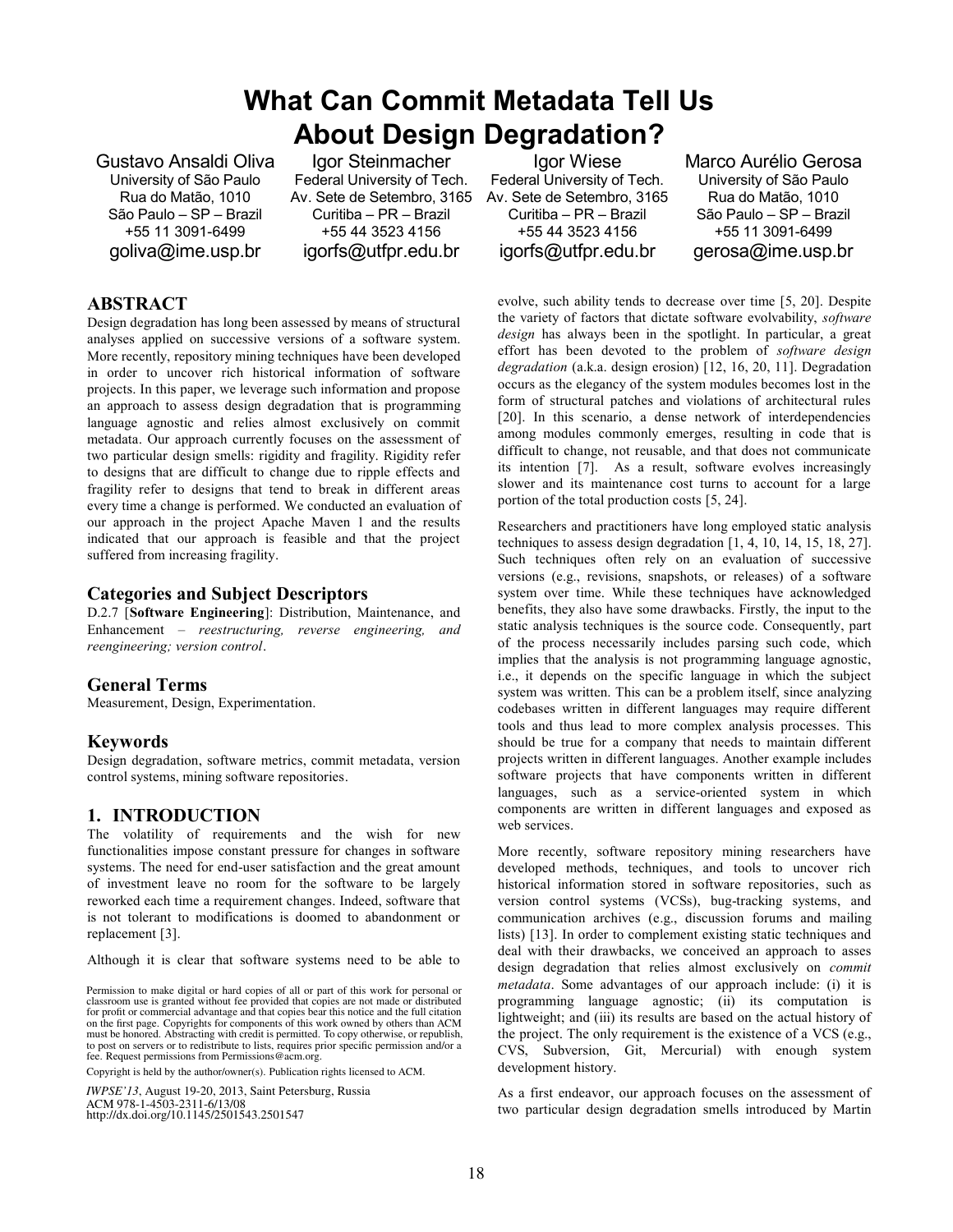[20]: *rigidity* and *fragility*. Rigidity refers to the tendency for changes in a module to cause a cascade of subsequent changes in the dependent modules. In turn, fragility refers to the tendency for software to break in many different places every time a single change is performed. The reason our approach relies on commit metadata is because the definitions of rigidity and fragility are intrinsically connected to the notion of *change results*. More specifically, in our approach we define metrics that operate on commit metadata to measure rigidity and fragility. Furthermore, since the notion of *degradation* embeds a temporal aspect, we calculate such metrics for every commit included in the development period and analyze their statistical distribution. If we recognize an increase in the values of such metrics, we then infer that design rigidity and fragility are also increasing (i.e., the design is degrading). Therefore, our hypothesis is that information mined from commit metadata is able to reveal design degradation.

In this paper, we introduce our approach and evaluate it by means of an exploratory study. The exploratory study concerned applying the approach to the core of Apache Maven 1.x, whose design degraded so intensively that the development team decided to perform a complete rewrite of the project, which led to Apache Maven 2.0. The goal of such study were twofold: (i) assess the overall feasibility of our approach, and (ii) discover whether our approach is able to show symptoms of increasing rigidity and fragility in Maven 1.x.

The remainder of this paper is organized as follows. In Section II, we introduce the concept of design degradation and present our set of metrics. In Section III, we present the research method we conducted in our study. In Section IV, we present the results of such study. In Section V, we discuss the results we obtained. In Section VI, we present the threats to the validity of our study. In Section VII, we discuss related work. Finally, in Section VIII we state our conclusions and plans for future work.

## **2. DESIGN DEGRADATION**

Martin argued that if dependencies among modules are not adequately managed, then the software starts to rot, just like "a piece of bad meat" [20]. In this scenario, code becomes difficult to be maintained and controlled, the reuse rate and testability decrease, and the effort required to implement new features continually increases. When a design starts to reveal such symptoms, it is said to be degrading or, more informally, rotting. Although similar to the code smells introduced by Fowler [8], these smells are defined at a higher level of abstraction and they impregnate all or great part or the software structure (instead of a localized piece of code).

Martin coined some terms to denote design smells that often appear throughout software development: rigidity, fragility, immobility, and viscosity. In the following subsections, we describe the two particular design smells we are going to deal with in this paper: rigidity and fragility. For each of the concepts, we show the metric we conceived to operationalize it and the rationale behind such operationalization.

## **2.1 Rigidity**

The definition of rigidity given by Martin is as follows. *Rigidity is the tendency for software to be difficult to change, even in simple ways. A design is rigid if a single change causes a cascade of subsequent changes in dependent modules. The more* 

*modules that must be changed, the more rigid the design is. Most developers have faced this situation in one way or another."* [20].

**Operationalization of Concept.** Software design presents the symptom of rigidity when a single change requires a cascade of subsequent changes in dependent modules. In other words, the more modules one needs to change, the more rigid the design is. Therefore, it becomes natural to measure the intensity of rigidity by calculating the number of modified modules per atomic software change. We operationalize that by calculating the number of changed files per commit, and we refer to this measure as *commit density*.

## **2.2 Fragility**

The definition of fragility given by Martin is as follows. *Fragility is the tendency of a program to break in many different places when a single change is made. Often, the new problems are in areas that have no conceptual relationship with the area that was changed. Fixing those problems leads to even more problems, and the development team begins to resemble a dog chasing its tail* [20]*.*

**Operationalization of Concept.** Software design presents the symptom of fragility when the software starts to break in many different places every time a single change is performed. In other words, measuring fragility implies identifying and reasoning about the places where changes took place. Therefore, we operationalize fragility by calculating the distance (in the directory tree) among file paths included in a commit. We refer to this measure as *commit dispersion*.

Consider the example depicted in Figure 1. In this figure, shaded nodes denote all existing directories, leaf nodes denote all source code files in the repository tree, and nodes X, Y and Z denote the files that were changed in a specific commit. To calculate commit dispersion, we first calculate the distance between each pair of files in the commit. For example, the distance from Y to Z is 6: 2 steps to go from Y to A, plus 4 steps to go from A to Z. Commit dispersion is then given by the average of the distances, i.e., the sum of pair-wise distances  $(X$  to  $Y$ ,  $X$  to  $Z$ , and  $Y$  to  $Z$ ) divided by the number of pairs (3). The result for this example is  $(3 + 7 +$ 6)  $/ 3 = 5.333$ .



**Figure 1. Commit dispersion calculation example**

In Listing 1, we show a pseudocode that describes the algorithm for calculating fragility:

|                    | Routine: calculateCommitDispersion                |  |  |  |  |  |
|--------------------|---------------------------------------------------|--|--|--|--|--|
| Parameters: commit |                                                   |  |  |  |  |  |
|                    | $ 01.$ totalDistance $\leftarrow 0$               |  |  |  |  |  |
|                    | $ 02.$ commitDispersion $\leftarrow 0$            |  |  |  |  |  |
|                    | $ 03.$ filePairs $\leftarrow 0$                   |  |  |  |  |  |
|                    | $ 04.$ numFiles $\leftarrow$ commit.getNumFiles() |  |  |  |  |  |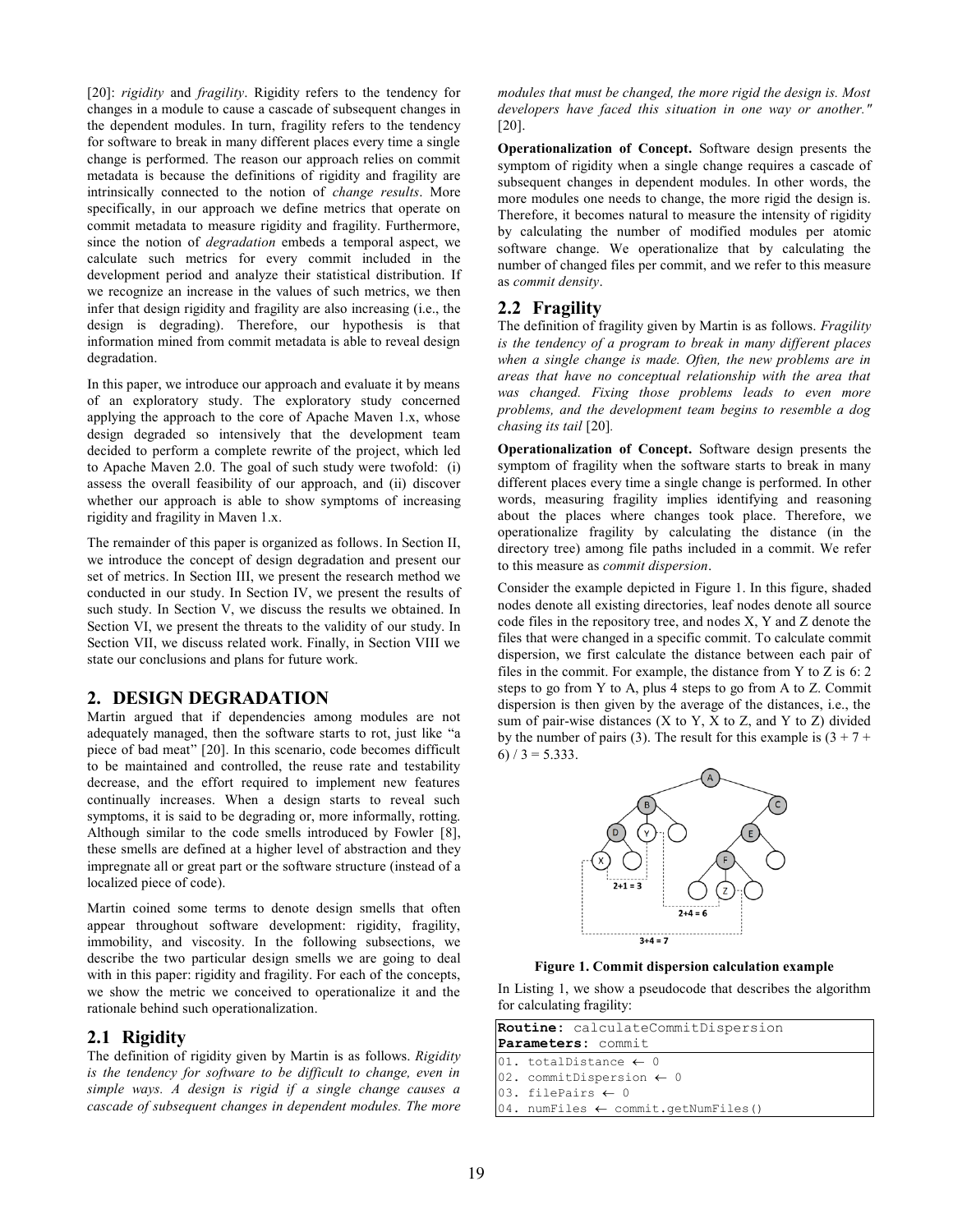```
05. for (i = 0; i < numFiles; i^{++})
06. for (j = i + 1; j < numFiles; j++)07. //Obtains the leaf nodes 
08. lfNodeA \leftarrow commit.getFile(i)
09. IfNodeB \leftarrow commit.getFile(j)
10. //Obtains the Lowest Common Ancestor(LCA)
11. lca ← obtainLCA(lfNodeA, lfNodeB
12. //Calculates distance between leaf nodes
13. distance \leftarrow calcDist(lfNodeA, lfNodeB, lca)
14. totalDistance \leftarrow totalDistance + distance<br>15. filePairs \leftarrow filePairs + 1
         filePairs \leftarrow filePairs + 1
16. end-for
17. end-for
18. //Calcs avgDistance between nodes in commit
19. if (filePairs > 0)
20. commitDispersion \leftarrow totalDistance/filePairs
21. end-if
22. return commitDispersion
```
**Listing 1. Commit Dispersion Algorithm**

The distance between two leaf nodes (line 13) is calculated by summing the distance of each node to their common lowest ancestor node (LCA) in the tree. Clearly, the LCA is always a directory node.

## **3. RESEARCH METHOD**

In this section, we describe the exploratory study we conducted. We first searched for a software system whose design presented acknowledged symptoms of rigidity and fragility. After having found such system, we mined its version control system using XFlow [25] and then calculated the metrics we conceived for measuring design degradation. Our goal was to investigate the feasibility of our approach and check whether we would indeed find an increase in the metric values throughout the considered development period of the system.

## **3.1 The Subject System: Apache Maven 1**

For this study, we needed a software project that satisfied all of the following requirements: (i) to present evident symptoms of design degradation; (ii) to be hosted on a Subversion (SVN) repository with anonymous read access; (iii) non-academic; (iv) to have a non-small development history. The first requirement arises from the very nature of the goal of our study. The second requirement exists due to practical constraints on the tools at our disposal. The third requirement was raised because we wanted to evaluate the metrics on a real-world software project, which could be either an industrial software or a free/libre open source software (FLOSS). The fourth and last requirement exists because we want to conduct our evaluation on a software system with enough development history.

The project we selected was (the core of) Apache Maven 1.x. Maven is a tool aimed at supporting project management and providing build automation. Although Maven functionalities are roughly similar to those of the software Ant, it is based on different concepts. In particular, Maven relies on the concept of Project Object Model (POM), and thus is able to manage a project's build, reporting, and documentation from a centralized piece of information. Maven is currently an Apache Software Foundation (ASF) top-level project.

Regarding the first requirement, Apache Maven 1.x evolved until a complete rewrite was needed due to signs of design degradation. Indeed, in the Maven 1.x project website, the authors wrote that "the latest version of Maven is the 2.0 tree, which is a complete rewrite of the original Maven application."

In the release notes of Maven 2.0, there is also a similar statement made by the authors "Maven 2.0 is a rewrite of the popular Maven application to achieve a number of new goals, and to provide a stable basis for future development." We surveyed few Maven developers by email and the answers received reveal that Maven 1.x was monolithic and hard to maintain. A developer said it was "unmaintainable" and another one highlighted that "build scripts were getting too complex". They also reported that rigidity and fragility highly influenced Maven redesign.

Regarding the second requirement, Apache Maven 1.x was hosted in a Subversion code repository. Regarding the third requirement, Maven was (and has been) maintained by the Apache Software Foundation (ASF), which is a non-profit organization that has developed nearly a hundred distinguishing software projects that cover a wide range of technologies and address several problems from diverse contexts. With relation to the fourth and last requirement, we used XFlow to mine history information from the project and we discovered that it involved 37 developers who performed 6,753 commits in total. The development history encompassed approximately 6 years (from February 2002 to February 2008). In particular, according to the categorization proposed by Levine and Moreland [17], small teams are groups of 5 to 15 individuals. Hence, in light of such categorization, the selected project fully satisfies the preestablished criterion of development team size.

# **3.2 Main Steps**

In this subsection, we describe the main steps we followed in our study.

**Data collection and pre-filtering.** Interacting with remote version control systems is usually both troublesome and slow. Furthermore, to make things even more complicated, ASF has a single SVN repository that hosts all of its projects and comprises more than 1.3 million commits. Given these two aspects, we decided to mirror the whole ASF SVN repository and then interact with it locally. After having finished the time-consuming mirroring process, we used XFlow to parse Maven 1 commits and store its metadata into a MySQL database. Since we are interested in evaluating design degradation, we only considered java files when doing the commit parsing (i.e., all other kinds of files were discarded). Commits having no java files were simply discarded. Furthermore, we were interested in all commits done in branches, tags, and trunks. Therefore, we considered java files inside the root folder "/maven/maven-1/core". As a final remark, we highlight that all these filters were easily applied on-the-fly during data collection thanks to the flexibility provided by XFlow [25].

**Post-filtering.** The approach we conceived to calculate rigidity and fragility operates directly on commit metadata. Consequently, we needed to exclude commits that referred crosscutting changes, such as applying or changing software license, doing repository merge operations, and fixing code styling issues. Hence, after data collection, we applied some heuristics to exclude these non-wanted commits. For this particular project, we discarded commits that included the words "cvs2svn', "ASL", "license header", and "m2 code style" in their comments. We also discarded those commits whose comments started with "Initial revision". We came up with this set of keywords by applying the following strategy. We first discovered which were the largest commits (in terms of commit density),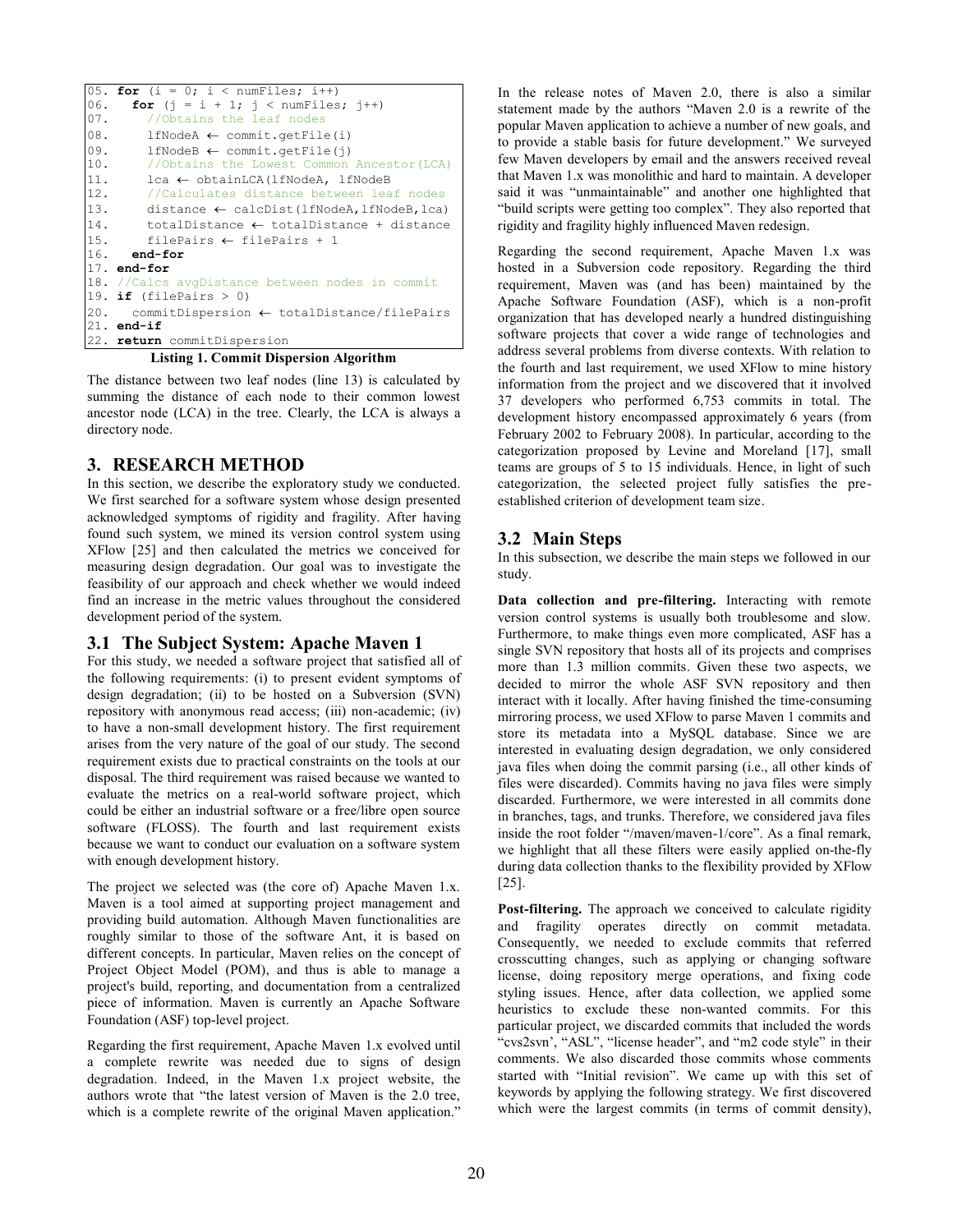selected three to five of those, and then manually inspected their metadata (focusing on the list of changed files and the author comments). As a result, we conceived a filtering keyword and tested it to check whether it was able to select the commits we wanted. In case it selected more commits than it should, we inspected the additional commits and adjusted the keyword accordingly. In fact, in some situations the keyword spot more commits than we had initially identified. Once the keyword was deemed ok, we repeated the whole process until only desired commits were left. We emphasize that we were not able to come up with a simple keyword to capture commits that referred to repository merge operations. In such case, the strategy was to discover all commits that included the word "merge" in their comments, inspect their metadata, and decide which ones were actually related to repository merge operations.

**Data analysis perspectives.** Once we finished the data collection process, we defined which data analysis perspectives we would employ. After reasoning about the project characteristics, we decided to follow a top-down approach by (i) first analyzing the development period as a whole, then (ii) diving the development period into three slots with each containing the same amount of commits, and finally (iii) dividing the development period into three slots with each referring to a major release of the software. Given the Maven release history depicted in Table 1, we defined the three perspectives as follows:

- Whole development period: This period goes from the start of development (19/02/2002) until the end of development (03/02/2008).

| Version                | Date (dd/mm/yyyy) |
|------------------------|-------------------|
| [Start of Development] | 19/02/2002        |
| Mayen 1.0 Beta 5       | 12/08/2002        |
| Mayen 1.0 Beta 6       | 20/08/2002        |
| Maven 1.0 Beta 7       | 30/09/2002        |
| Mayen 1.0 Beta 8       | 12/02/2003        |
| Mayen 1.0 Beta 9       | 08/04/2003        |
| Maven 1.0 Beta 10      | 14/07/2003        |
| Maven 1.0 RC 1         | 29/09/2003        |
| Mayen 1.0 RC 2         | 23/03/2004        |
| Maven 1.0 RC 3         | 19/05/2004        |
| Mayen 1.0 RC 4         | 28/06/2004        |
| Maven 1.0              | 13/07/2004        |
| Maven $1.0.1$          | 10/11/2004        |
| Mayen $1.0.2$          | 07/12/2004        |
| Maven 1.1 Beta 1       | 17/06/2005        |
| Mayen 1.1 Beta 2       | 09/09/2005        |
| Maven 1.1 Beta 3       | 02/08/2006        |
| Maven 1.1 RC 1         | 11/05/2007        |
| Maven 1.1              | 25/06/2007        |
| [End of Development]   | 03/02/2008        |

**Table 1. Apache Maven Release History**

- Three commit groups of equal size: The data collection procedure resulted in 2145 commits. Hence, the first commit group comprised commits 1-715, the second commit group comprised commits 716-1430, and the last commit group comprised commits 1431-2145. In this case, the goal was to divide all the contribution volume chronologically into three equal-sized blocks and check whether the metrics values would change from block to block.

- Three distinct development periods: The first development

period goes from the start of development (19/02/2002) until the release of Maven 1.0 Beta 5 (12/08/2002). The second development period goes from the day after the release of Maven 1.0 Beta 5 (20/02/2002) until the release of Maven 1.0.2 (07/12/2004). The last development period goes from the day after the release of Maven 1.0.2 (08/12/2004) until the end of development (03/02/2008). In this case, we the goal was to check whether metric values would change from release to release.

**Data analysis procedures.** We organized data according to each of the aforementioned analysis perspectives and imported it into MS Excel and Minitab. From these tools, we calculated descriptive statistics, plotted graphs, and discovered trends. In particular, we tried to understand how our measures of rigidity and fragility changed over time, i.e., we studied their statistical distribution.

## **3.3 Supporting Tools**

**XFlow.** Mining repositories studies usually require extensive tool support due to large and complex data that need to be collected, processed, and analyzed [2]. XFlow is an extensible and interactive open source tool whose general goal is to provide a comprehensive analysis of software projects evolution process by mining software repositories and taking into account both technical and social aspects of the developed systems [25].

**Rigidity and Fragility Calculator**. We implemented a Java standalone prototype tool to calculate rigidity and fragility for every commit of the subject system.

**Microsoft Excel, Minitab, and R.** These tools supported all statistical analyses we performed. The statistical tests were performed in Minitab (except for the *Augmented Dickey–Fuller test* and the *Powerlaw test*, which were available only in R).

## **4. RESULTS**

In this section, we show the results we obtained by applying our approach to the core of the Apache Maven 1 project.

# **4.1 Rigidity**

#### *4.1.1 Whole development period*

Table 2 depicts the descriptive statistics for commit density when considering the whole development period.

**Table 2. Descriptive Statistics for Commit Density**

|  | Mean   StDev   Min   Q1   Med.   Q3   Max   Skew   Kurt. |  |  |  |                          |
|--|----------------------------------------------------------|--|--|--|--------------------------|
|  | $2145$   2.60   5.46                                     |  |  |  | $12$   79   7.81   78.42 |

Given the values of Q1 and Q3, it follows that the lower and upper whiskers of the data corresponding boxplot are 1 and 3 respectively. In other words, usual commit density values range from 1 to 3. Indeed, in terms of cumulative percentage, commits with 1, 2, and 3 files comprise 86% of all data. This can be easily seen in the frequency histogram for commit density depicted in Figure 2.

We tried to identify the data distribution by performing goodness of fit tests against the following known distributions: *Normal*, *Normal after Box-Cox Transformation*, *Lognormal*, *3-Parameter Lognormal*, *Exponential*, *2-Parameter Exponential*, *Weibull*, *3- Parameter Weibull*, *Smallest Extreme Value*, *Largest Extreme Value*, *Gamma, 3-Parameter Gamma, Logistic*, *Loglogistic*, *3-*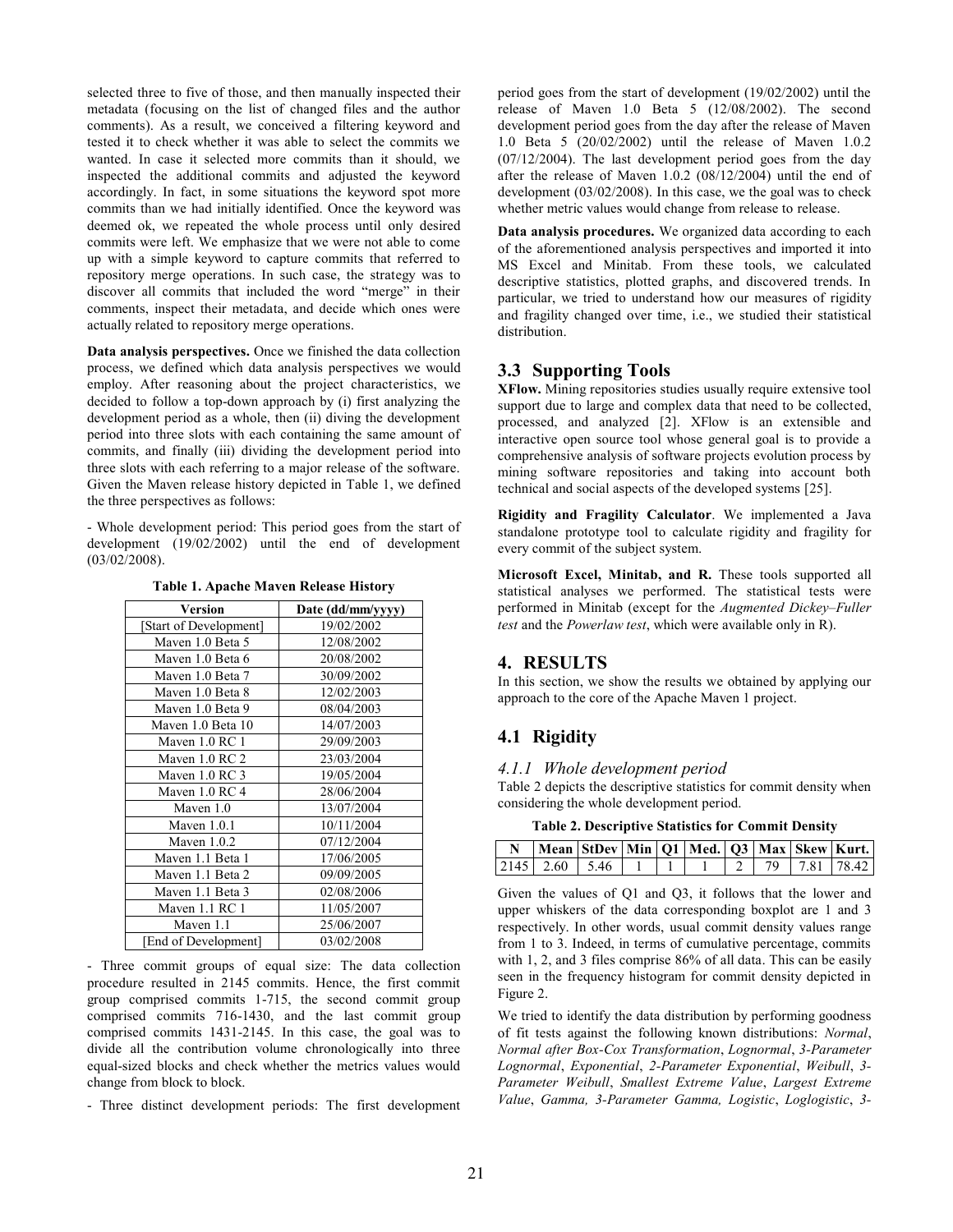*Parameter Loglogistic*, and *Powerlaw*. The only good fit we found was for the PowerLaw distribution (as somehow suggested by the histogram depicted in Figure 2). In all other cases, we could always reject the null-hypothesis with high confidence.



**Figure 2. Histogram for Commit Density**

Figure 3 shows a time-series plot for commit density. Analyzing the distribution, we noticed that 80.7% values are below mean (first threshold), 95.6% are below mean  $+ 1*$ StdDev (second threshold), and that 97.4% of the values are below mean + 2\*StdDev (third threshold). It is interesting to notice, however, that most part of the values above the third threshold occur in the second-half portion of the commits (i.e., from commit 1073 onwards).



**Figure 3. Time Series Plot for Commit Density**

We performed a trend analysis for commit density and tried four different regression models: *linear*, *quadratic*, *exponential growth*, and *s-curve* (Pearl-Reed logistic). For each model, we computed three accuracy measures: *Mean Absolute Percentage Error* (MAPE), *Mean Absolute Deviation* (MAD), and *Mean Squared Deviation* (MSD). The results we obtained were as follows:

**Table 3. Trend Analysis for Rigidity**

| #Trend Model | MAPE    | <b>MAD</b> | <b>MSD</b> |
|--------------|---------|------------|------------|
| Linear       | 116.22% | 2.24       | 29 74      |
| Ouadratic    | 115.99% | 2.24       | 29.69      |
| Exponential  | 53.47%  | 1.75       | 30.80      |
| S-Curve      | 39.61%  | 1.68       | 31.46      |

By analyzing the results, we notice that the S-curve model had the best fit (even though it showed the worst MSD). In this curve, the first commit scored 1.14 and the last one scored 1.33, which indicates a negligible trend of increase for the commit density metric.

Finally, we ran the *Augmented Dickey-Fuller* test, which tests for a unit root in a time series sample. The results are summarized below and indicate that we can reject the null hypothesis, which states that the time series has a unit root. In other words, according to the test, the sample can be deemed trend-stationary.

| Augmented Dickey-Fuller Test                                        |  |
|---------------------------------------------------------------------|--|
| data: rigidity                                                      |  |
| Dickey-Fuller = $-12.3017$ , Laq order = $12$ ,<br>$p-value = 0.01$ |  |
| alternative hypothesis: stationary                                  |  |

*4.1.2 Three commit groups of equal size*

Table 4 depicts the descriptive statistics for commit density when considering three commit groups of equal size.

**Table 4. Descriptive Statistics for Commit Density (three groups of equal size)**

|  | #ID   N   Sum   Sum%   Mean   StDev   Min   Max   Skew   Kurt. |  |  |                             |
|--|----------------------------------------------------------------|--|--|-----------------------------|
|  | G1   715   1643   29.5%   2.30   4.13                          |  |  | $\frac{1}{2}$ 52 6.70 56.71 |
|  | G2 715 1757 31.6% 2.46 4.92                                    |  |  | 72   8.77   97.11           |
|  | G3 715 2166 38.9% 3.03 6.92                                    |  |  | 79 6.84 57.68               |

An analysis of the data shows that the sum of the number of files per commit increases from group to group. Consequently, there is a minor increase in the mean values (2.30, 2.46, 3.03). Furthermore, the maximum value also increases (52, 72, 79). However, from the perspective of rigidity analysis, these results do not mean much given the high standard deviation values.

We performed a quartile analysis (Table 5) and we noticed that the quartile values and upper whisker were identical for the three groups. On the other hand, we noticed an increase in the number of outliers from group to group (we say that a value is an outlier when it exceeds the upper whisker). Furthermore, the sum of the values of the outliers also increased. Therefore, although we did not find any striking evidence for the increase of rigidity in the previous analyses, this last result shows that at least the occurrence of large commits increased over time.

**Table 5. Quartile Analysis for Commit Density (three groups of equal size)**

|    |  | #ID N Q1 Med. $Q3$ | Upper<br>Whisker |     | #Outliers % Outliers   Outliers | Sum of |
|----|--|--------------------|------------------|-----|---------------------------------|--------|
| G1 |  |                    |                  | 96  | 13.4%                           | 858    |
| G2 |  |                    |                  | 99  | 13.8%                           | 925    |
|    |  |                    |                  | 105 | 14.7%                           | 1358   |

Finally, Figure 4 depicts a time-series plot for commit density that highlights the division of commit into groups.

#### *4.1.3 Three distinct development periods*

Table 6 depicts the descriptive statistics for commit density when considering the release periods.

**Table 6. Descriptive Statistics for Commit Density (per release period)**

|            |  | #ID  N   N%   Sum Sum%  Mean StDev   Min   Max   Skew   Kurt.                          |      |    |      |               |
|------------|--|----------------------------------------------------------------------------------------|------|----|------|---------------|
| $-$ G1 $+$ |  | 888 41.4% 1952 35.1% 2.20 3.81                                                         |      |    |      | 52 7.08 64.67 |
|            |  | G2   1132 52.8% 3218 57.8%   2.84   6.40                                               |      | 79 |      | 7.58 69.63    |
|            |  | $\mid$ G <sub>3</sub> $\mid$ 125 $\mid$ 5.8% $\mid$ 396 $\mid$ 7.1% $\mid$ 3.17 $\mid$ | 5.97 | 38 | 3.91 | 15.95         |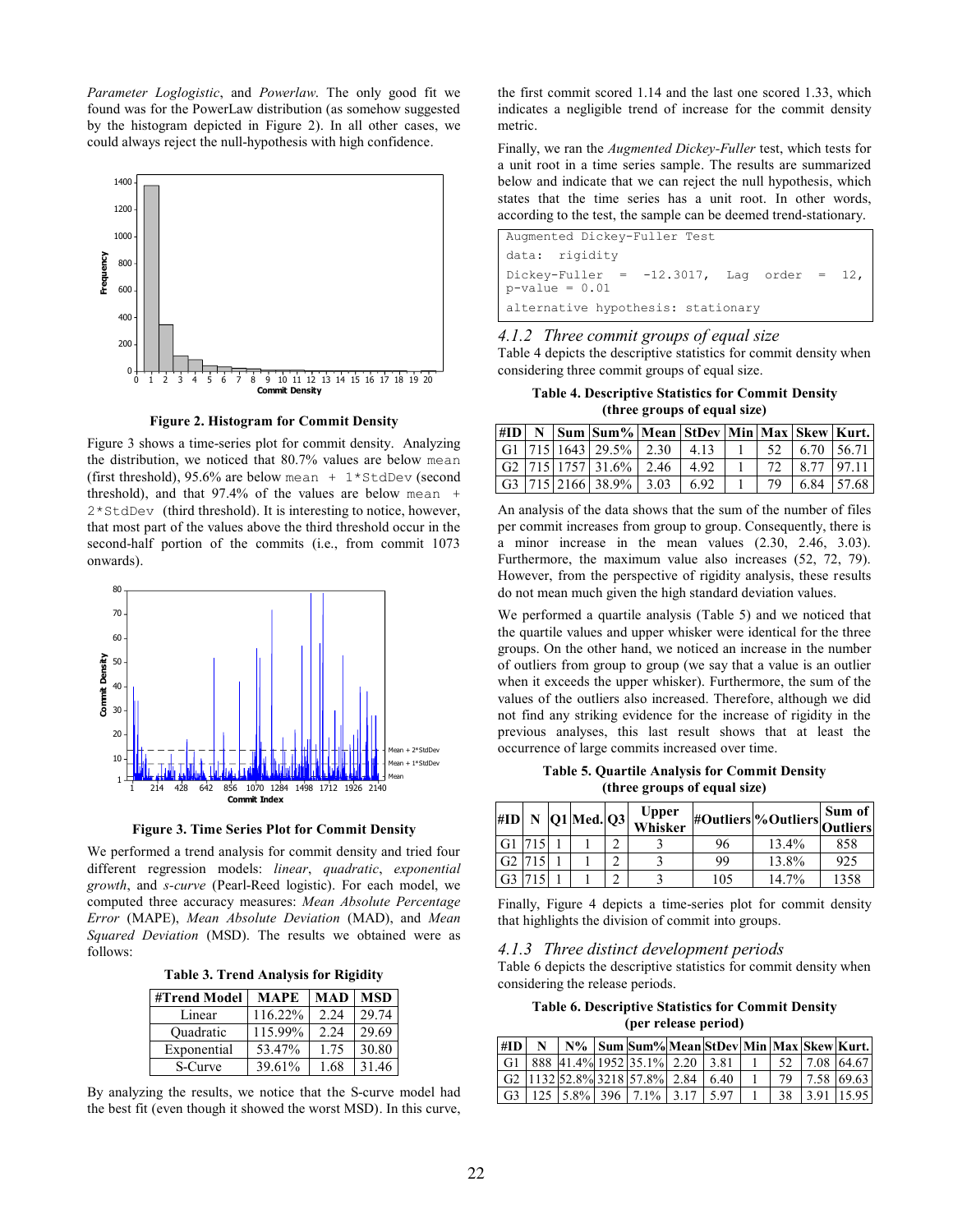

**Figure 4. Time Series Plot for Commit Density (three groups of equal size)**

An analysis of the data shows that the third group is considerably smaller than the other two (in terms of the number of commits). Despite this difference, we again notice a minor increase in the mean values (2.20, 2.84, 3.17) from group to group. As in the previous section, these results do not mean much given the high standard deviation values.

We performed a quartile analysis and the results are summarized in Table 7. As in the previous section, quartile values and upper whisker were identical for the three groups. On the other hand, despite the different sizes of the groups, we noticed a percentage increase of outliers from group to group. Therefore, although we did not find any striking evidence for the increase of rigidity in the previous analyses, this last result again shows that at least the occurrence of large commits increased (proportionally) over time.

**Table 7. Outlier Analysis (per release period)** 

| $\#ID$ |     |  | $\sqrt{\text{Q1}}$ Med. $\sqrt{\text{Q3}}$ Whisker $\neq$ |     | $\frac{1}{2}$ #Outliers %Outliers $\frac{1}{2}$ Outliers | Sum of |
|--------|-----|--|-----------------------------------------------------------|-----|----------------------------------------------------------|--------|
| G1     | 888 |  |                                                           | 114 | 12.8%                                                    | 964    |
| G2     |     |  |                                                           | 167 | 14.8%                                                    | 1921   |
|        |     |  |                                                           | 19  | 15.2%                                                    | 256    |

Finally, Figure 5 depicts a time-series plot for commit density that highlights the division of commits according to the release periods we previously defined.



**Figure 5. Time Series Plot for Commit Density (per release period)**

## **4.2 Fragility**

#### *4.2.1 Whole development period*

Table 8 depicts the descriptive statistics for commit dispersion when considering the whole development period.

| <b>Table 8. Descriptive Statistics for Commit Dispersion</b> |  |  |  |  |
|--------------------------------------------------------------|--|--|--|--|
|--------------------------------------------------------------|--|--|--|--|

|  | N   Mean   StDev   Min   Q1   Med.   Q3   Max   Skew   Kurt. |  |  |  |  |
|--|--------------------------------------------------------------|--|--|--|--|
|  | $2145$ 2.11 4.44 0 0 0 2 21 2.63 6.51                        |  |  |  |  |

Given the values of Q1 and Q3, it follows that the lower and upper whiskers of the data corresponding boxplot are 0 and 5 respectively. In other words, usual commit dispersion values range from 0 to 5. Indeed, in terms of cumulative percentage, commits with dispersion from 0 to 5 comprise 87% of all data. This can be easily seen in the frequency histogram for commit dispersion depicted in Figure 6.

As in the case of rigidity, we tried to identify whether commit dispersion followed any known statistical distribution. In all the tests we performed, we could always reject the null-hypothesis. In other words, commit dispersion did not fit any known standard statistical distribution.



**Figure 6. Histogram for Commit Dispersion**

Figure 7 shows a time-series plot for commit dispersion. Analyzing the distribution, we concluded that 76.8% of the values are below mean (first threshold), 88.0% are below mean + 1\*StdDev (second threshold), and that 92.6% of the values are below mean  $+ 2*$  StdDev (third threshold). Interestingly, commit dispersion becomes much higher from commit 1233 onwards.



**Figure 7. Time Series Plot for Commit Dispersion**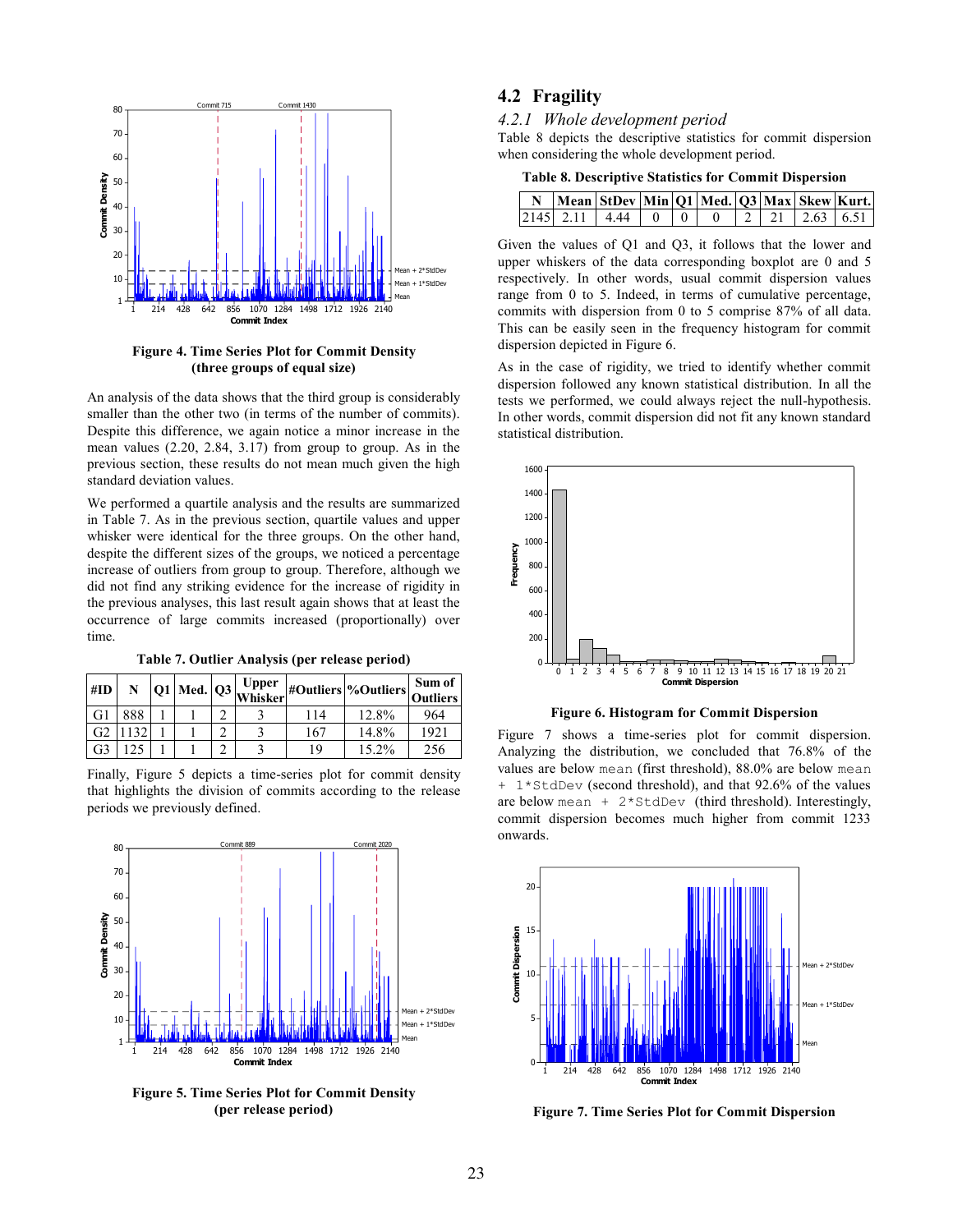We performed a trend analysis for commit dispersion and tried the same regression models from Section 4.1 (except for *exponential growth*, which requires all values to be positive). The results we obtained were as follows:

|  | <b>Table 9. Trend Analysis for Fragility</b> |  |
|--|----------------------------------------------|--|
|  |                                              |  |

| #Trend Model | <b>MAPE</b> | <b>MAD MSD</b> |       |
|--------------|-------------|----------------|-------|
| Linear       | 52.69%      | 2.87           | 19 12 |
| Ouadratic    | 53.50%      | 2.87           | 19 11 |
| S-Curve      | 223.89%     | 9.06           | 9195  |

The linear model had the best fit. In this curve, the first commit scored 2.30 and the last one scored 3.42, which indicates a slight trend of increase for the commit dispersion metric.

As we did for the rigidity metric, we ran the *Augmented Dickey-Fuller* test. The results are summarized below and indicate that we can reject the null hypothesis, which states that the time series has a unit root. In other words, according to the test, the sample can be deemed trend-stationary.

| Augmented Dickey-Fuller Test                                    |  |  |  |  |  |  |  |
|-----------------------------------------------------------------|--|--|--|--|--|--|--|
| data: fragility                                                 |  |  |  |  |  |  |  |
| Dickey-Fuller = $-9.7536$ , Lag order = 12,<br>$p-value = 0.01$ |  |  |  |  |  |  |  |
| alternative hypothesis: stationary                              |  |  |  |  |  |  |  |

#### *4.2.2 Three commit groups of equal size*

Table 10 depicts the descriptive statistics for commit density when considering three commit groups of equal size.

**Table 10. Descriptive Statistics for Commit Dispersion (three groups of equal size)**

|  | #ID   N   Sum   Sum%   Mean   StDev   Min   Max   Skew   Kurt.        |  |  |  |
|--|-----------------------------------------------------------------------|--|--|--|
|  | G1   715   854.6   18.9%   1.20   2.65   0   14   2.90   8.36         |  |  |  |
|  | $\mid$ G2   715   1546.0   34.1%   2.16   4.53   0   20   2.67   6.67 |  |  |  |
|  | $\mid$ G3  715  2127.8   47.0%   2.98   5.49   0   21   1.99   2.92   |  |  |  |

An analysis of the data shows that the sum of the commit dispersion increases substantially from group to group. Consequently, there is an increase in the mean values (1.20, 2.16, 2.98). Furthermore, the maximum value also increases (14, 20, 21). However, from the perspective of fragility analysis, these results should be interpreted with care because of the high standard deviation values.

To further investigate the situation, we performed a quartile analysis. Differently from rigidity, the results shown in Figure 8 indicate that fragility increased from group to group. In particular, the third quartile increased from 1.73 to 2.0 to 3.33 and the upper whisker increased from 4.0 to 5.0 to 8.0.

Table 11 depicts an analysis of outliers. We noticed an increase in the absolute number (and consequently, in the percentage of) outliers from group to group. Furthermore, the sum of the values of the outliers also increased. This provides more evidence that fragility increased over time.

**Table 11. Outliers Analysis (three groups of equal size)**

| #ID | N   | Number of<br><b>Outliers</b> | Percentage of<br><b>Outliers</b> | Sum of<br><b>Outliers</b> |  |  |
|-----|-----|------------------------------|----------------------------------|---------------------------|--|--|
| G1  | 715 | 56                           | 7.8%                             | 518.0                     |  |  |
| G2  |     | 87                           | 12.2%                            | 1131.4                    |  |  |
| G3  |     | 108                          | $15.1\%$                         | 1590.0                    |  |  |



**Figure 8. Boxplots for Commit Dispersion (three groups of equal size)**

Finally, Figure 9 depicts a time-series plot for commit dispersion that highlights the division of commits into groups. In particular, we analyzed their distribution using Minitab and we concluded that none of the three groups follows any known standard statistical distribution (including common transformations).



**Figure 9. Time Series Plot for Commit Dispersion (three groups of equal size)**

#### *4.2.3 Three distinct development periods*

Table 12 depicts the descriptive statistics for commit dispersion when considering the release periods.

**Table 12. Descriptive Statistics for Commit Dispersion (three groups of equal size)**

| $\#ID$ | $\mathbf N$ |  | N% Sum Sum%MeanStDevMinMaxSkewKurt.                  |  |  |                  |  |
|--------|-------------|--|------------------------------------------------------|--|--|------------------|--|
|        |             |  | $ G1 888 41.4\% 1006.6 22.2\% 1.13 2.52 $            |  |  | 14 3.02 9.39     |  |
|        |             |  | $\vert$ G2 $\vert$ 1132 52.8% 3268.6 72.2% 2.89 5.45 |  |  | 21 207 321       |  |
|        |             |  | $\mid$ G3   125   5.8%   253.2   5.6%   2.03   3.49  |  |  | $2.14 \mid 4.61$ |  |

An analysis of the data shows that the third group is considerably smaller than the other two (in terms of the number of commits). The mean value increases from the first group to the second, and then decreases from the second to the third.

We performed a quartile analysis and the results shown in Figure 10 indicate that fragility increased from group to group. In particular, the third quartile increased from 1.71 to 3.0 to 3.33 and the upper whisker increased from 4.0 to 7.5 and then stayed the same for the third group.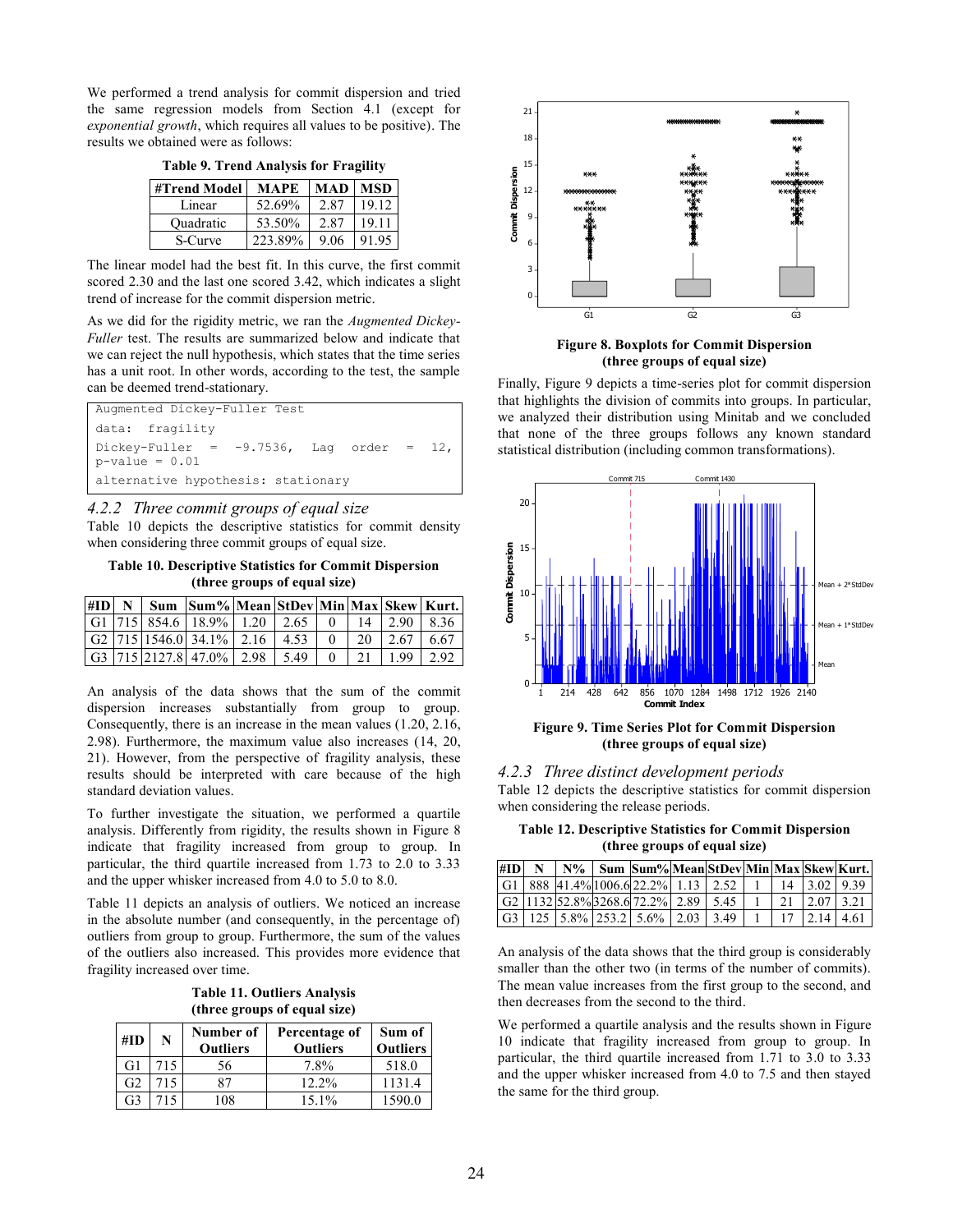

**(per release period)**

Table 13 depicts an analysis of outliers. We noticed an increase in the absolute number and in the percentage of outliers from the first group to the second group. Furthermore, the sum of the values of the outliers also increased from the first group to the second. The third group had only 125 outliers, which corresponds to 6.4% of all observations in this group. This provides more evidence that fragility increased over time and that it was more evident in the second release of the project.

**Table 13. Outlier Analysis (per release period)**

| $\#ID$ | N    | Number of<br><b>Outliers</b> | Percentage of<br><b>Outliers</b> | Sum of<br><b>Outliers</b> |  |
|--------|------|------------------------------|----------------------------------|---------------------------|--|
| G1     | 888  | 63                           | $7.1\%$                          | 573.7                     |  |
| G2     | 1132 | 178                          | 15.7%                            | 2556.0                    |  |
| G3     | 25   |                              | 6.4%                             | 100 4                     |  |

Finally, Figure 11 depicts a time-series plot for commit dispersion that highlights the division of commits into the groups corresponding to the releases. In particular, we analyzed their distribution using Minitab and we concluded that none of the three groups follows any known standard statistical distribution (including common transformations).



**Figure 11. Time Series Plot for Commit Dispersion (per release period)**

#### **5. DISCUSSION**

In this paper, we intended to (i) assess the overall feasibility of our approach, and (ii) discover whether our approach is able to show symptoms of increasing rigidity and fragility in Maven 1.x. Regarding (i), we noticed that our approach was feasible, since

we were able to quickly calculate the metrics and obtain the raw results. At the same time, we had to face some issues. Firstly, we realized that the data needs to be pre-processed and postprocessed (Section 3.2), otherwise the metrics we proposed get influenced by dirty data and do not provide reliable results. Automating this task seems often hard, since the filtering process operates on contextual information. In the cases where commit policies are enforced, this task should become easier. Secondly, we noticed that an in-depth interpretation of the results require some statistical background on data distributions and forecasting. On the other hand, the rationale behind such interpretation could be encapsulated into the approach itself (i.e., it could be implemented), so that the output is given to the end-user in a more friendly and straightforward way. Another option would be to rely on reference values calculated over projects that share a similar context. Once either option is chosen, it should not be too complicated to embed such analysis into a continuous integration process. Regarding (ii), we applied the approach to Maven 1.x and obtained the results summarized in Table 14. P1 stands for the first perspective analysis (whole project), P2 stands for the second one (three commits groups of equal size), and P3 stands for the third one (release periods). The word *increase* in the table header means that there was an increase in the value from G1 to G2, and also from G2 to G3.

**Table 14. Summary of Findings**

|                 | <b>Trend of Increase</b><br>in Med.<br><b>Increase</b> |    | Increase<br>in IQR |           | <b>Increase</b><br>in the %<br>of Outliers |           | Increase<br>in Mean |    |    |
|-----------------|--------------------------------------------------------|----|--------------------|-----------|--------------------------------------------|-----------|---------------------|----|----|
|                 | P1                                                     | P2 | P3                 | <b>P2</b> | P3                                         | <b>P2</b> | P3                  | P2 | P3 |
| <b>Rigidity</b> |                                                        |    |                    |           |                                            |           |                     |    |    |
| Fragility       |                                                        |    |                    |           |                                            |           |                     |    |    |

We did not find many evidences of rigidity in the project. We only found an increase in the percentage of outliers and in the mean values, which occurred for both P2 and P3. It caught our attention however that this happened even though the third release comprises a very limited number of commits (5.8%). In the case of fragility, the results were stronger. We found a slight trend of increase using a linear regression model and we also found an increase in the interquartile range (for both P2 and P3). We believe we did not find an increase in the median because more than 60% of the commits include only a single file, which results in zero fragility according to our metric. Given the time series plot of fragility, we already expected to see an increase in the percentage of outliers and in the mean for P2. Indeed, this time series plot reveal that fragility increased a lot during the second release (G2) and started to decrease in the third release (G3).

## **6. THREATS TO VALIDITY**

Some factors may have influenced the validity of our study. In the following, we present such factors.

**Construct validity.** Since the concepts of rigidity and fragility are broad and complex, it can be that our operationalization do not accurately represent reality. Furthermore, mismatches can occur depending on how effectively commit policies are enforced. In particular, for projects in which different developers have different commit habits, our metrics may derive misleading results (just consider one developer that commits his changes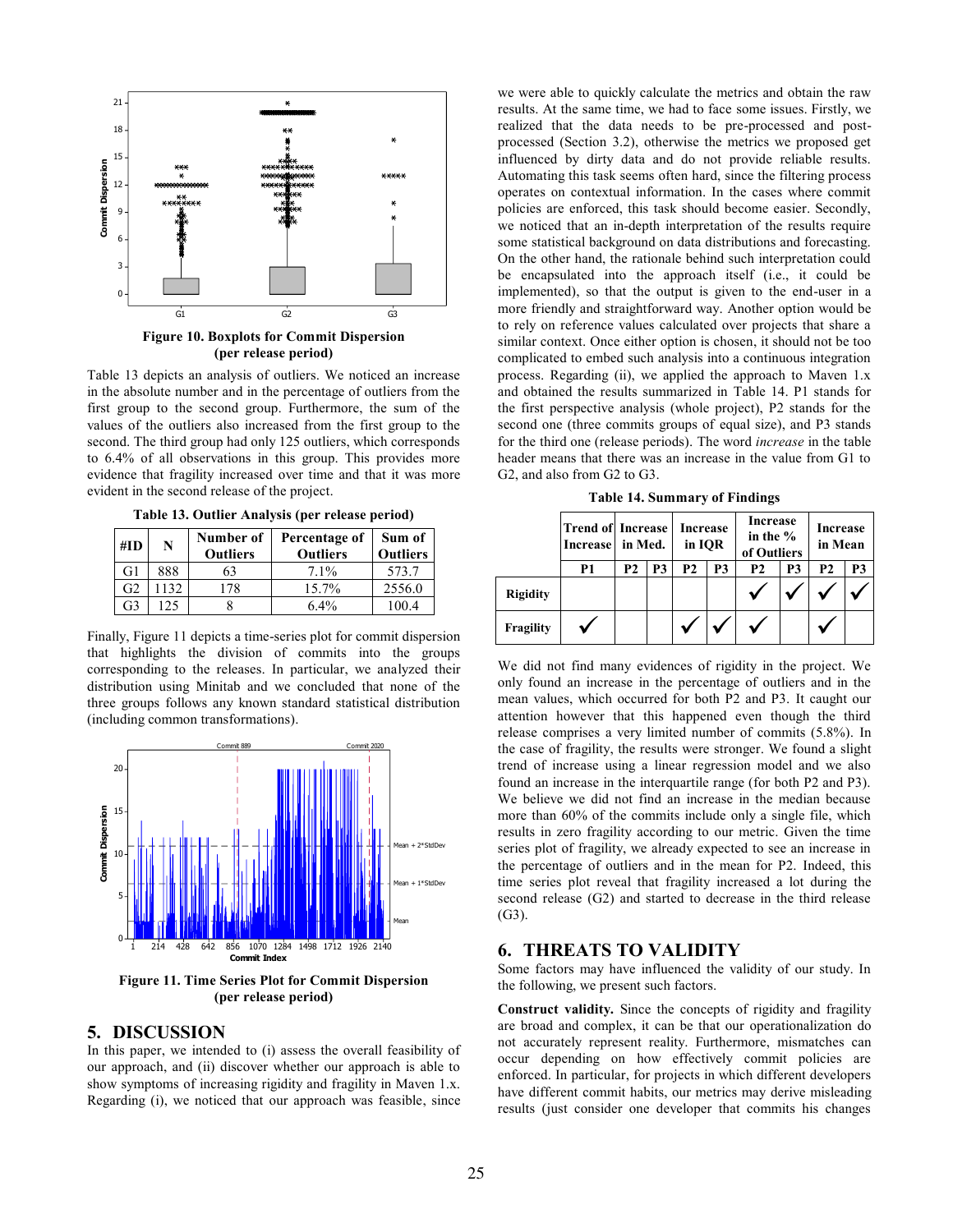very frequently and another one that only commits his changes by the end of his working day). To mitigate this issue, automated commit grouping strategies could be employed to merge related commits [21].

**Internal validity.** There is a threat related to the way we analyzed the project, since different configurations of commit groupings could possibly generate different results. The pre and post filtering processes directly influence the input to the approach, which means that other filtering keywords could possibly change the results we obtained. Furthermore, it could be that unknown contextual factors actually caused our metric values to change over time, thus disconnecting them from the purpose of detecting symptoms of degrading design.

**Conclusion validity.** Despite the acknowledged degradation of Maven's 1 design, we found no strong evidence of increasing rigidity throughout the project's history. In fact, it can be that the design did not actually suffer from rigidity at all. We sent a questionnaire to the developers listed in the "Maven Team", including the responsible for the redesign, to hear their opinion on the reasons the design degraded. We received answers from only four developers. They confirmed the design degradation, but they informed that they did not directly contribute to the redesign process. Unfortunately, we were not able to get the feedback from the key developer of Maven 1.x that was the actual main responsible for the redesign.

**External validity.** The findings of this study are limited to the evaluation of a single software system, thus constraining the external validity of this study. In fact, the goal of this study was to perform a first assessment of the feasibility and effectiveness of the approach.

# **7. RELATED WORK**

The phenomenon of design degradation has been noted since the early days of Software Engineering. Along more than twenty years (1974-1992), Lehman and colleagues [16] proposed the laws (or rather empirical hypotheses) of software evolution, being the first ones specifically concerned with continuing change and increasing complexity. In 1992, inspired by the second law of thermodynamics, Jacobson [12] coined the term software entropy to refer to the increases in software disorder (entropy) over time. In 1994, Parnas [23] introduced the idea of *software aging*, by arguing that programs get old, just like people.

The phenomenon of design rigidity has also been studied under the name of ripple effect. An early work on software ripple effect is that of Yau and colleagues [28], who presented a maintenance framework to cope with program modifications. Wilkie and Kitchenham [27] investigated whether classes with high CBO (Coupling Between Objects) metric values are more likely to be affected by change ripple effects. Similarly, Briand and colleagues [4] investigated the use of coupling measures and derived decision models for identifying classes likely to suffer from ripple effect. Interestingly, these two last studies revealed that highly structurally coupled classes did not always cause significant ripple effects. Therefore, we believe that our proposed rigidity metric may complement such existing approaches. For instance, the tool IBM Structural Analysis for Java (SA4J) tool offers an interactive visualization named "What If" that highlights ripple effects based on existing structural dependencies between classes (Figure 12). Conceptual coupling metrics, which are calculated based on semantic information obtained from identifiers and comments in source code, have also been employed to detect ripple effect [14].

Design fragility has also been studied under the name of Shotgun Surgery [8]. We highlight the work of Lanza and colleagues [15, 19] in this area, who proposed mechanisms called "detection strategies" that combine different code metrics to detect code smells. The free iPlasma tool [18], developed by Lanza and the LOOSE Research Group, implements the Shotgun Surgery detection strategy (Figure 13) by parsing the source code of Java and C# projects. Gîrba and colleagues [10] proposed a similar approach to detect this same smell based on the identification of classes that have had their implementation changed together while maintaining their interfaces intact. While all these studies depend on the actual code, our proposed metric relies on commit metadata obtained through the parsing of the log files generated by the version control system. Therefore, the calculation of our metric is fast and does not depend on the programming language in which the software was written.



**Figure 12. IBM Structural Analysis for Java ("What if" Visualization)**





Finally, in a more general context, Gall and colleagues [9] mined CVS repositories, collected logical dependencies (a.k.a. evolutionary dependencies [22]), and showed that design flaws such as God Classes [8] and Spaghetti Code [7] could be discovered without analyzing the actual source code. D'Ambros and colleagues developed an interactive visualization tool called Evolution Radar [6] that displays logical dependencies among modules of a software system. They showed that their tool was able to detect design issues that were not detectable by means of static analysis of code.

# **8. CONCLUSIONS AND FUTURE WORK**

Mining-based approaches leverage historical data stored in software repositories to uncover rich evolutionary information. In this study, we proposed an approach that relies on a set of metrics that operate on commit metadata to assess design degradation. The results of the evaluation involving the core of the Apache Maven 1.x showed that our approach is feasible and that the project suffered from increasing fragility. Such outcome suggests that mining-based approaches should be further